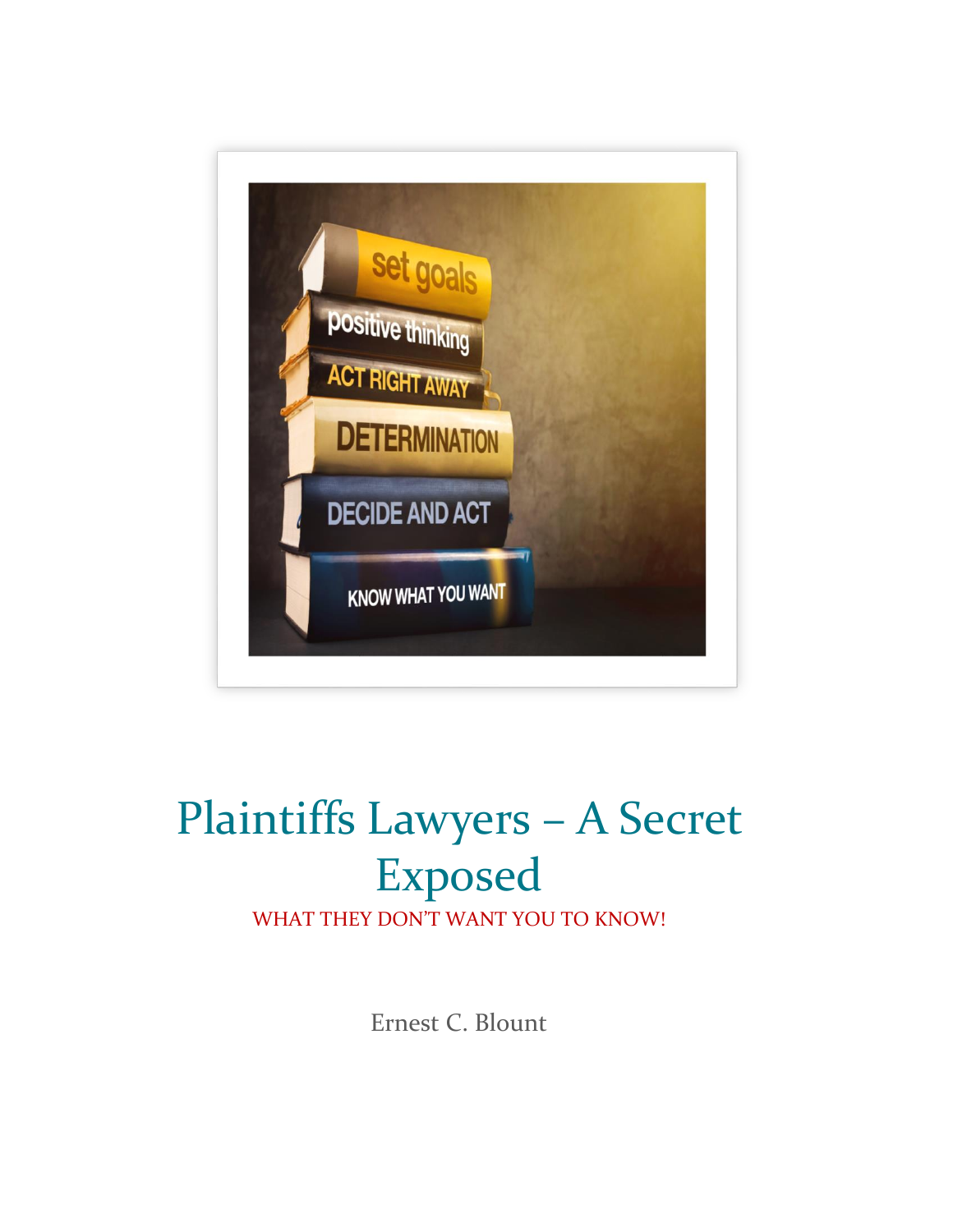**Copyright© 2016 Ernest C. Blount** All rights reserved. Published in the United States of America **[www.ernestcblount.com](http://www.ernestcblount.com/)**

This document may be distributed without authorization from the author. Attribution is required to avoid violation of the authorization and international copyright laws.

Caution: the author is not a lawyer and he does not render legal opinions or advice. Therefore, competent legal counsel should be consulted prior to utilizing any of the information provided herein.

Furthermore, there is no written or implied warranty as to the absence of errors or omissions such as, but not limited to, misinformation, grammatical errors, typos, accuracy, completeness, or timeliness of the content presented.

Use, of this information, without consulting legal council is at your own risk.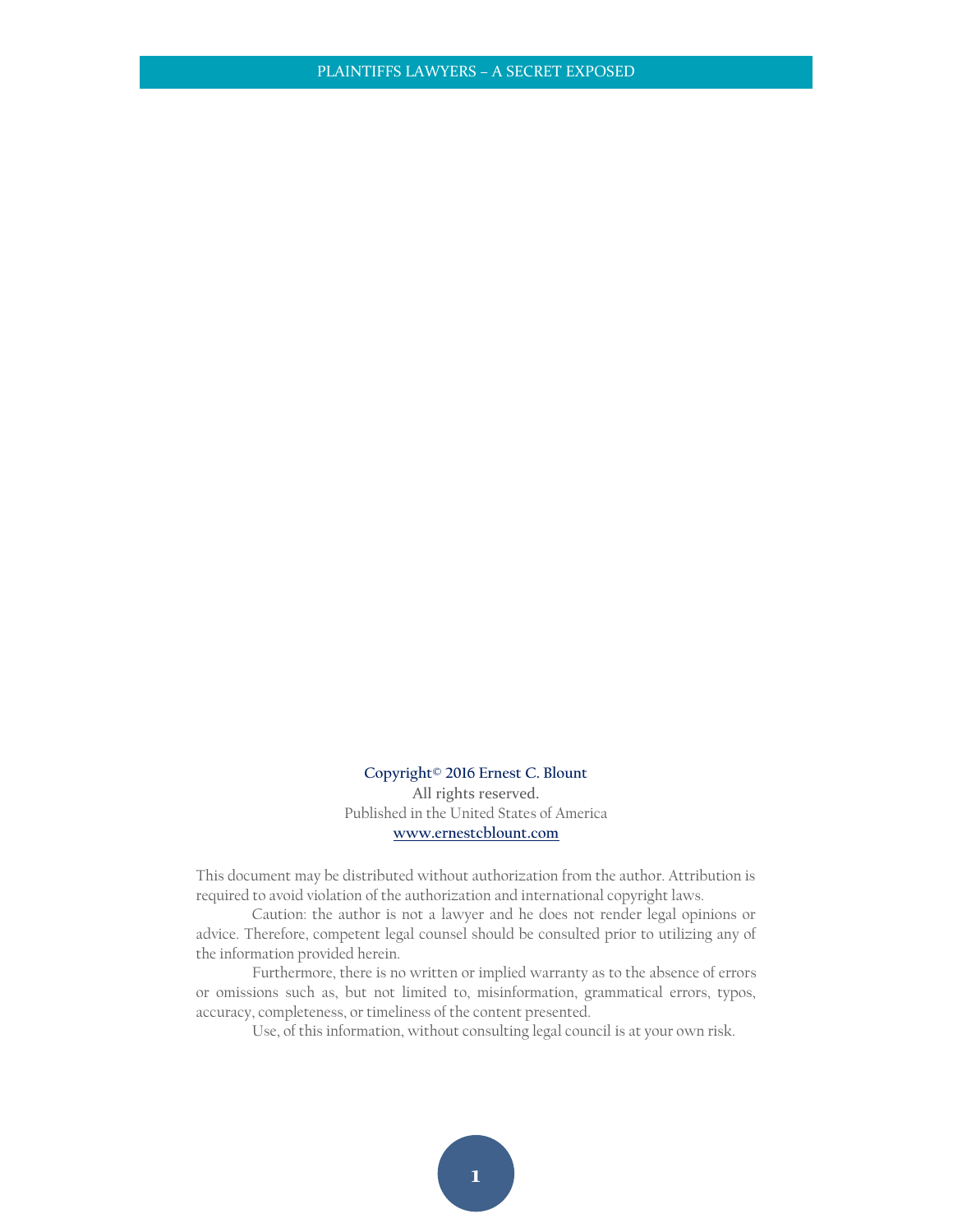# **PREFACE**

Lawsuits are a fact of life. All organizations are at risk. It is impossible to eliminate that risk. You can only mitigate it. That's why you buy insurance and have training programs and operational policies and procedures directed at mitigating risk.

Okay, so I've told you nothing new.

The fifteen seconds or so that it took you to read the opening paragraph was a waste of your time; right?

Well, if you think so, this is the point at which the waste-of-time ends.

This is your wake-up call!

One of the key components of your organizations risk mitigation efforts is the purchase of liability insurance coverage. When all else fails insurance has your back. Gives you the warm and fuzzies right?

Yeah, I know, you're thinking I'm wasting your time again as this is standard business practice.

Well, as you'll soon realize, what you are about to learn will raise the hair on the back of your neck and challenge your confront zone.

This is the pivot point.

The filing of a lawsuit triggers the legal process known as discovery. What does the term discovery mean? In the simplest terms, it means that any case related factual information that is possessed by your organization or an employee is subject to disclosure and examination by the plaintiff or plaintiffs. Discovery is conducted as part of the plaintiffs' preparation for trial.

Discovery is the legal process that opens the door to a multidimensional range of plaintiff demands. The scope of those demands is governed by state and federal court civil procedure rules.

Yes, there are constraints.

These demands include Interrogatories, Request for Admissions, Motions to Produce, access to real property, and witness depositions, etc.

For plaintiffs' each element utilized by them, in the discovery process, is designed to uncover the strengths and or weaknesses of their case; that is, your strengths or weaknesses. The focus is on exposing the strengths or weaknesses of your employee witness or witnesses.

I mentioned legal constraints.

Take note of the following.

The difference between each device utilized in the discovery process and a deposition is your lawyer will guide you through the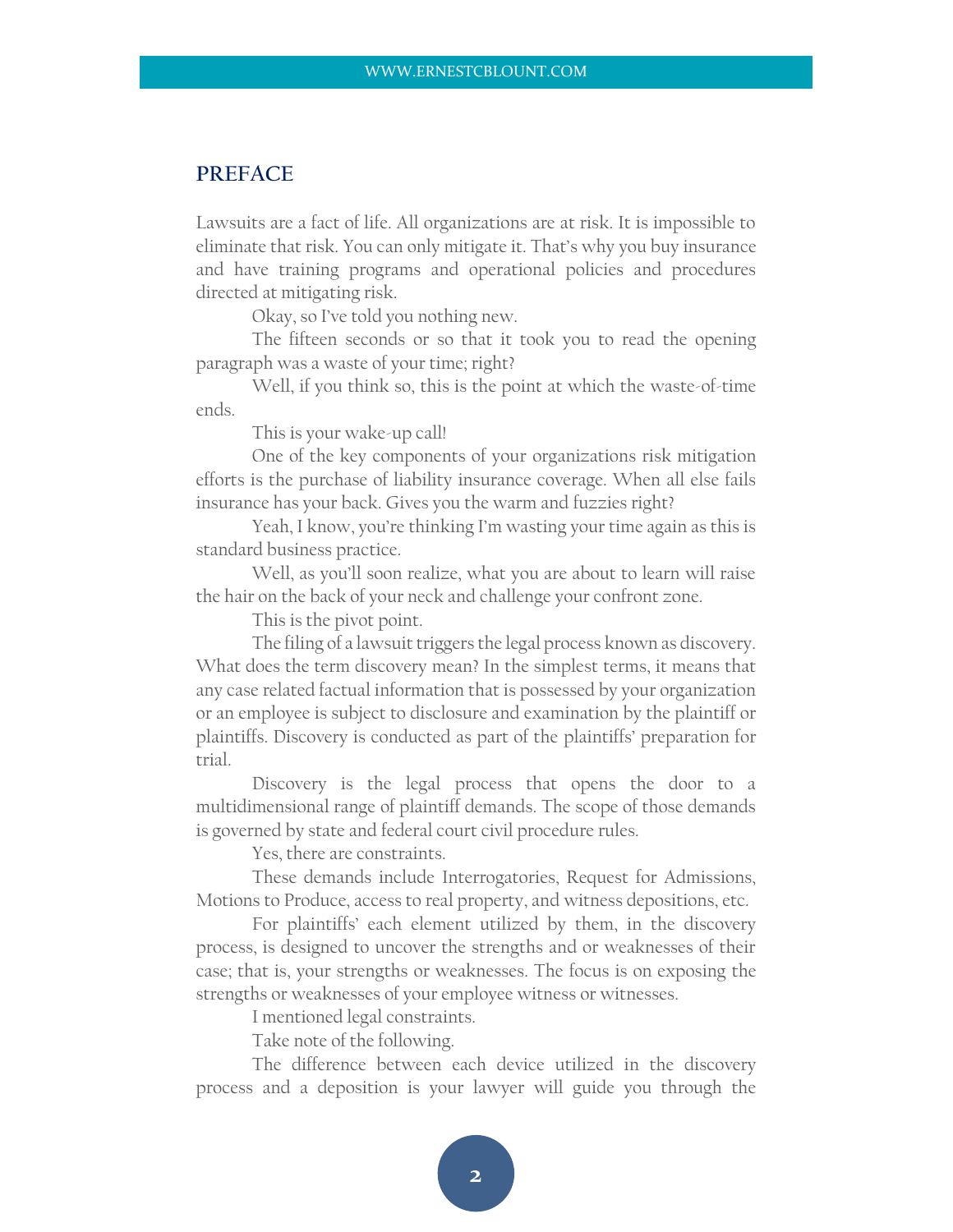preparation of your responses. For example, your answers to questions contained in Interrogatories, etc. Your written responses will be carefully crafted, reviewed and approved by your attorney prior to submission.

Whew! You realize that this support is critical.

You aren't pleased that you were subjected to a lawsuit, but you're feeling better knowing that you have this kind of legal defense support.

However, the taking of a witnesses' deposition is an entirely different process and exposure. Your witness is largely on their own.

While the response to every device utilized in discovery is important the *big dog*, the *gorilla* in the room, is the witness deposition.

The deposition, as is all written responses, is given under oath. But the deposition is oral, freewheeling, with an open question and answer format. And if multiple trial lawyers, representing multiple plaintiffs, are asking questions, imagine what your witness will be subjected to.

Unlike the preparation of written responses your defense attorney, under the rules of procedures, can't figuratively hold a witnesses hand during the deposition process.

Depending on the rules of procedure, your defense attorney may be limited to offering objections for the record, limited in conducting crossexamination or precluded from conducting same or offering any support to your witness.

This is a caveat. You need to know this fact.

The deposition is a serious, in-depth, interrogation of your witness. Depositions may last a few minutes or a week or longer depending on the complexity of the case.

Your witness can be either the link that discloses weakness or strength. Weakness can produce a catastrophic financial loss that can put you out of business.

Clearly, the deposition is where you must have strength.

Each employee witness must understand the process and prepared to testify.

To the unprepared or under prepared witness a deposition is literally an imaginary minefield; hidden mines, disguised as questions, are everywhere. If your witness verbally steps on an imaginary mine the result could be a financial disaster for your organization.

Insurance policies have limits…juries don't!

A civil lawsuit and accompanying process including the deposition is a world that few witnesses have ever experienced or are prepared for.

What do you think? Class "A" office space and a formal conference room filled with lawyers dressed in expensive business suits, some smiling, some frowning and a court reporter tapping on a strange machine.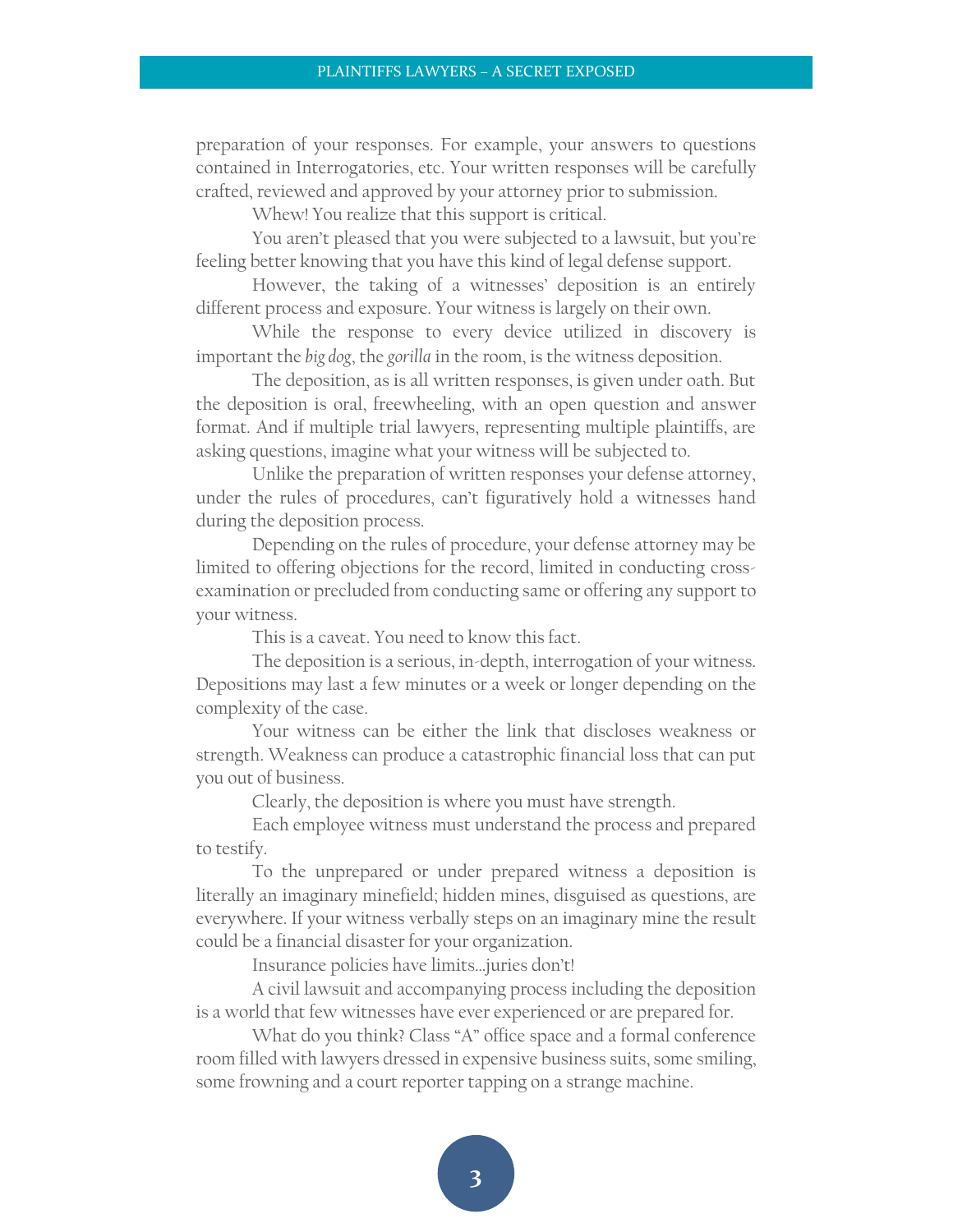Tick tock. Tick tock!

Your witness enters this environment in what they perceive as a lion's den with what may be little to no pre-deposition preparation. This is a substantial weakness that you may not be aware.

Is this disclosure contrary to your assumptions? Surprised? How would you feel?

You don't like lawyers. You don't want to be there. Your think that your job is at risk. You try to protect it. So, you lie, distort and misrepresent the facts as you know them.

Tick tock. Tick tock.

If your defense attorneys first meet up with your witness is a fiveminute face-to-face, in the hallway outside a conference room, just prior to the deposition, I can assure you that unless you have conducted your own pre-deposition preparation your witness is unprepared to give testimony. Regrettably, this occurs.

This is the secret that plaintiffs' lawyers don't want you to know and are prepared to exploit to the limits.

The minefield is set.

The general assumption is that your defense attorney will prepare each employee witness for his or her deposition prior to same. You assume that your insurance company knows the importance of pre-deposition witness preparation.

And that assumption is correct; they do know.

After all, it's their money at risk. That is unless the jury verdict exceeds your policy limits.

And, you assume, that every defense attorney knows the importance of witness pre-deposition preparation as well.

And the latter assumption is also correct.

Hey, you're doing good, your assumptions are correct.

But, there's that but again.

But, will every defense attorney be guided by that knowledge? No!

Will insurance company oversight ensure witness pre-deposition preparation?

Maybe.

Whose responsibility is it, knowing this weakness exists, is it to ensure that each of your employee witnesses is properly prepared to give testimony in a deposition?

You are at risk.

Is it your responsibility?

Or, do you roll the dice and trust your assumptions?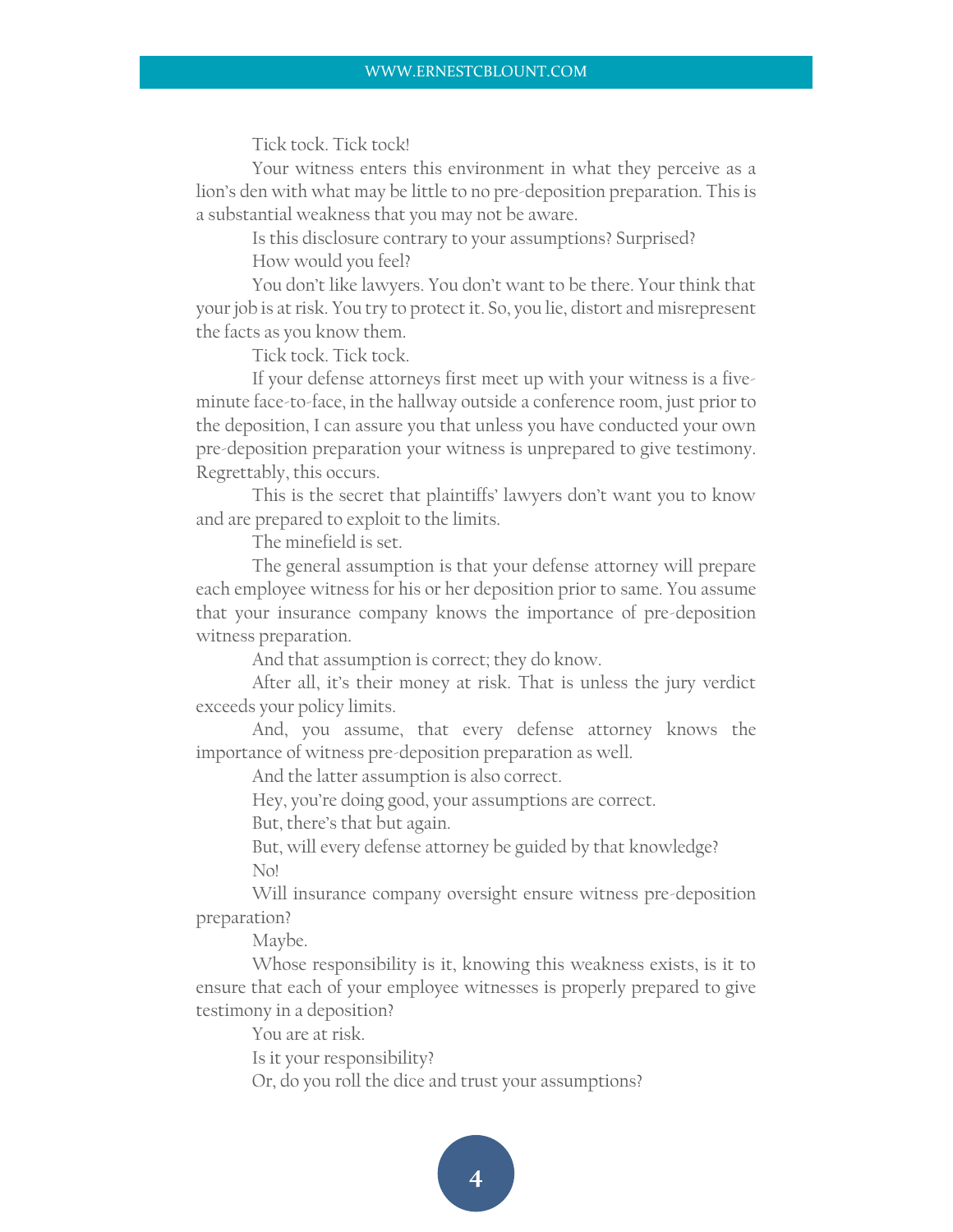You may have already experienced a witness deposition gone upside down and did not fully understand why. There may be a multitude of other reasons why the deposition went bad but if your employee was unprepared that could be a contributory factor. Maybe your attorney had properly prepared your witness and the witness just warped out and no amount of preparation would have helped; that has happened.

This is the real world.

But the lack of or insufficiency in pre-deposition witness preparation can be a contributing factor when depositions go bad.

Defense attorneys are slammed for time and corners may be cut. Recognition of this potential deficiency in pre-deposition preparation and its importance to your case puts you at substantial risk.

Remember, trial lawyers are poised to exploit the unprepared witness.

Don't send an employee to a deposition without knowing that he or she has been properly oriented to the entire process and prepared to testify.

The checklist included herein is a place to start.

This checklist is provided as a free supplement to the book: *How to Prepare for a Deposition—A Manual for Management.* This book should be in the library of every private sector business owner and senior executive. It contains concise reference material on *how to* mitigate the potential for a catastrophic financial loss when embroiled in a civil lawsuit.

Easily learn how to orient an employee witness to the entire deposition process and prepare your witness prior to testifying in a deposition. Included in the book is a complete *Employee Pre-Deposition Preparation Program;* an easy to use step-by-step guide.

Teach your employee witnesses the purpose of a deposition, what to expect, lawyer questioning tactics, and how to comport themselves, etc.

The information that follows is a checklist of very basic information to which each employee witness should be oriented as part of their predeposition preparation. This is the very minimal information your witness needs to know.

The referenced book contains more detailed instructions providing an in-depth conceptual overview, instructions, and guidelines. Reduce witness apprehension. Orient each witness to the process, build up their self-confidence and respect for your organization.

You can use the following information to mitigate the risk of a really bad outcome either during settlement negotiations or at trial.

Prepare for success.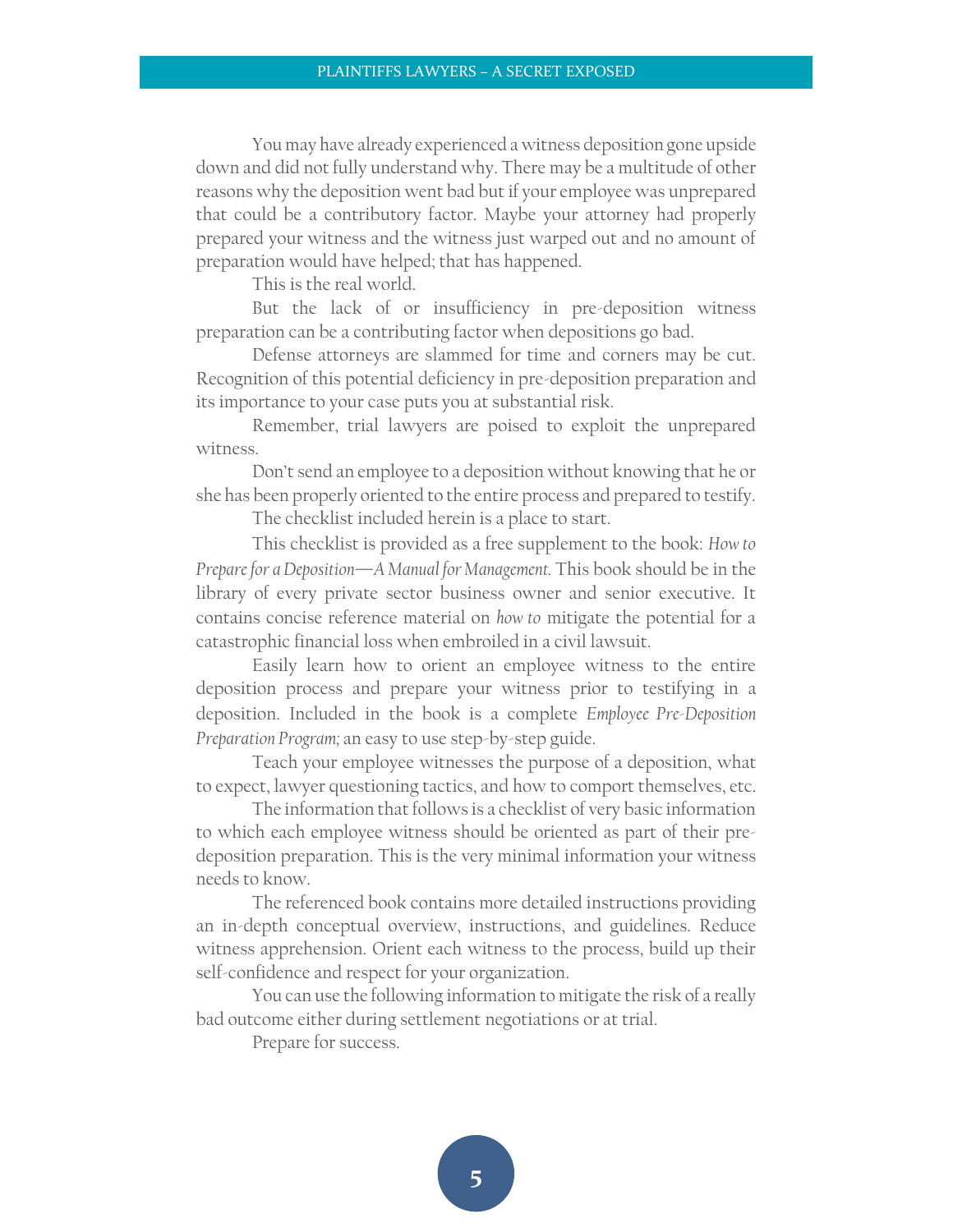#### **THE CHECKLIST**

## **1.0 Plaintiffs and Defense Attorneys**:

**1.1 Plaintiff's Attorneys** represent the party bringing the lawsuit. Depending on the complexity of the case there may be multiple plaintiff's attorneys present. Only plaintiff's attorneys may ask questions. Plaintiffs' attorneys are essentially looking for four basic things:

- 1. What the witness actually knows about the negligence alleged and what story the witness will tell related thereto if the matter goes to trial.
- 2. Pin the witness to a specific account and explanation of what they know and their knowledge of facts. They want to know what the witness will testify to at trial.
- 3. What kind of witness the witness makes: intelligent, well-spoken, knowledgeable, sincere, straightforward, honest, etc.
- 4. Here's the biggie: catch the witness lying, obfuscating, etc., thus letting the jury and judge know that the witness can't be believed.

**1.2 The Defense Attorney** represents the party sued and is usually hired by the insurance carrier. A defense attorney may not ask questions in a deposition and may only object to a question asked by a plaintiff's attorney and then only for the record. A judge will decide if the question is sustained or not. That ruling determines if the question and answer may be used at trial. The defense attorney will instruct the witness to answer or not answer a question to which he has objected.

# **2.0 Witnesses**

A potential witness is anyone who is known or believed to have knowledge of or information related the matter pending and or who is known or believed to have, custody and or control of records or other information related to the matter pending.

Witnesses subpoenaed to testify at a deposition are placed under oath by a court reporter and questioned by the plaintiffs' attorney about their knowledge of the matter under inquiry.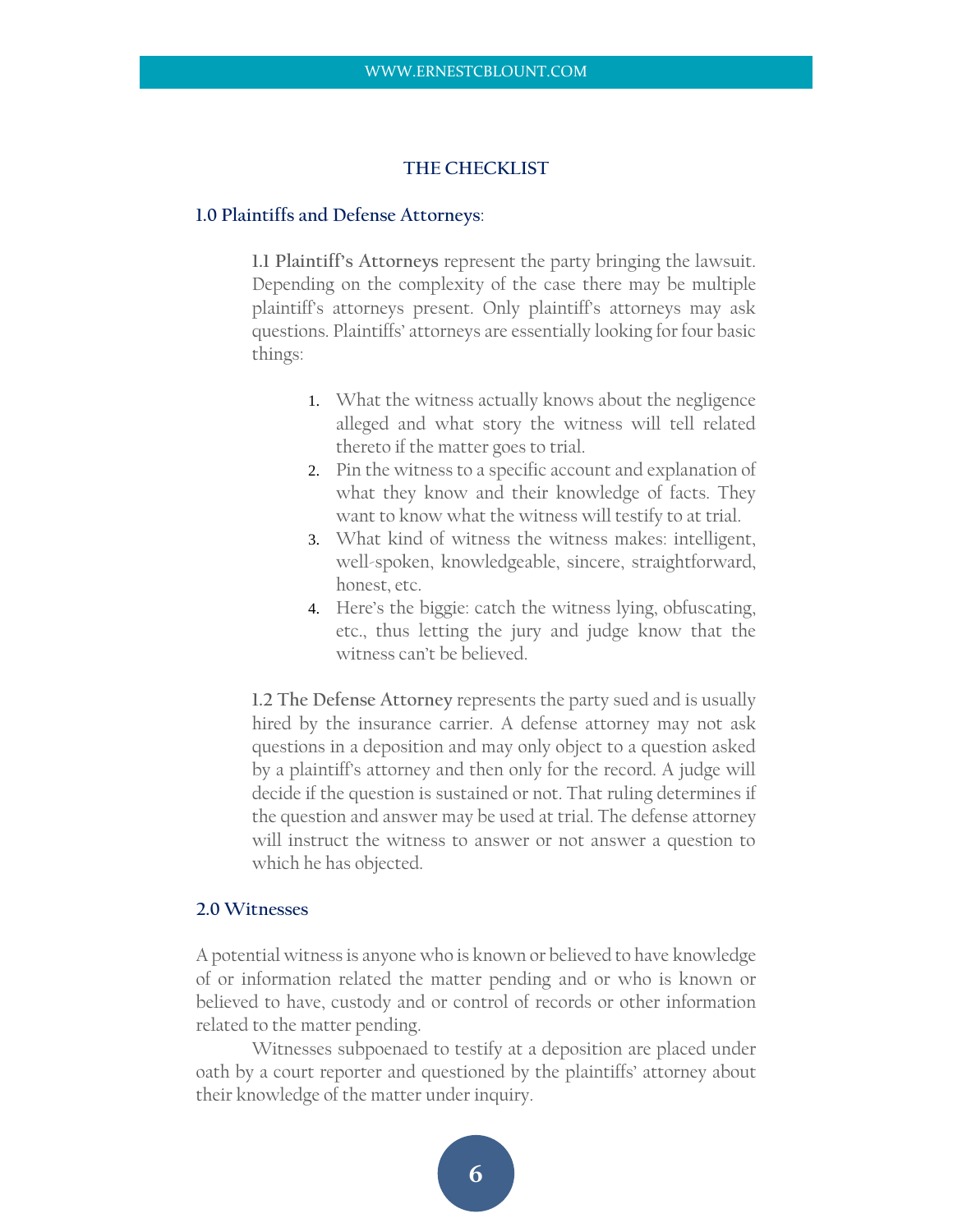Each witness is on their own in a deposition and at trial. Therefore, they must be prepared to testify. Such preparation is often neglected.

No matter what you are told  $-$  the deposition is not simply a question and answer session. A deposition is an interrogation and a serious legal action; tensions may arise. Tension may be the result of a lawyer's attitude and questioning tactics or the attitude and gamesmanship of the witness or both.

For the unprepared or underprepared witness, the experience may become an unnerving, nasty, aggressive exchange between the questioning lawyer and themselves.

Most unprepared witnesses will be apprehensive if not full out fearful. You owe it to them, and yourself, to ensure that they are not only prepared but that you have someone work with, answer their questions, and accompany them to the deposition.

#### **3.0 The Court Reporter**

Court reporters are authorized to administer oaths and certify deposition transcripts. All witnesses are placed under oath prior to testifying. All questions and witness answers are recorded by the court reporter and the session may be audio and or videotaped.

#### **4.0 Caution**

Giving sworn testimony at a deposition is not simple nor is it fun. This is a serious legal exercise. The potential for a catastrophic financial loss may exist. The witness must be prepared to testify if the potential for any financial loss is to be mitigated. In most cases, the deposition is the most important occurrence in a case. It sets the framework for trial testimony and potential exploitation.

#### **5.0 How to Dress For a Deposition**

- 1. If the witness works in an office wear normal business attire.
- 2. If the witness wears a uniform wear it. Just be sure the uniform is clean and neat.
- 3. In either of the noted situations do not overdress.
- 4. It is essential that a witness feels comfortable as dressed.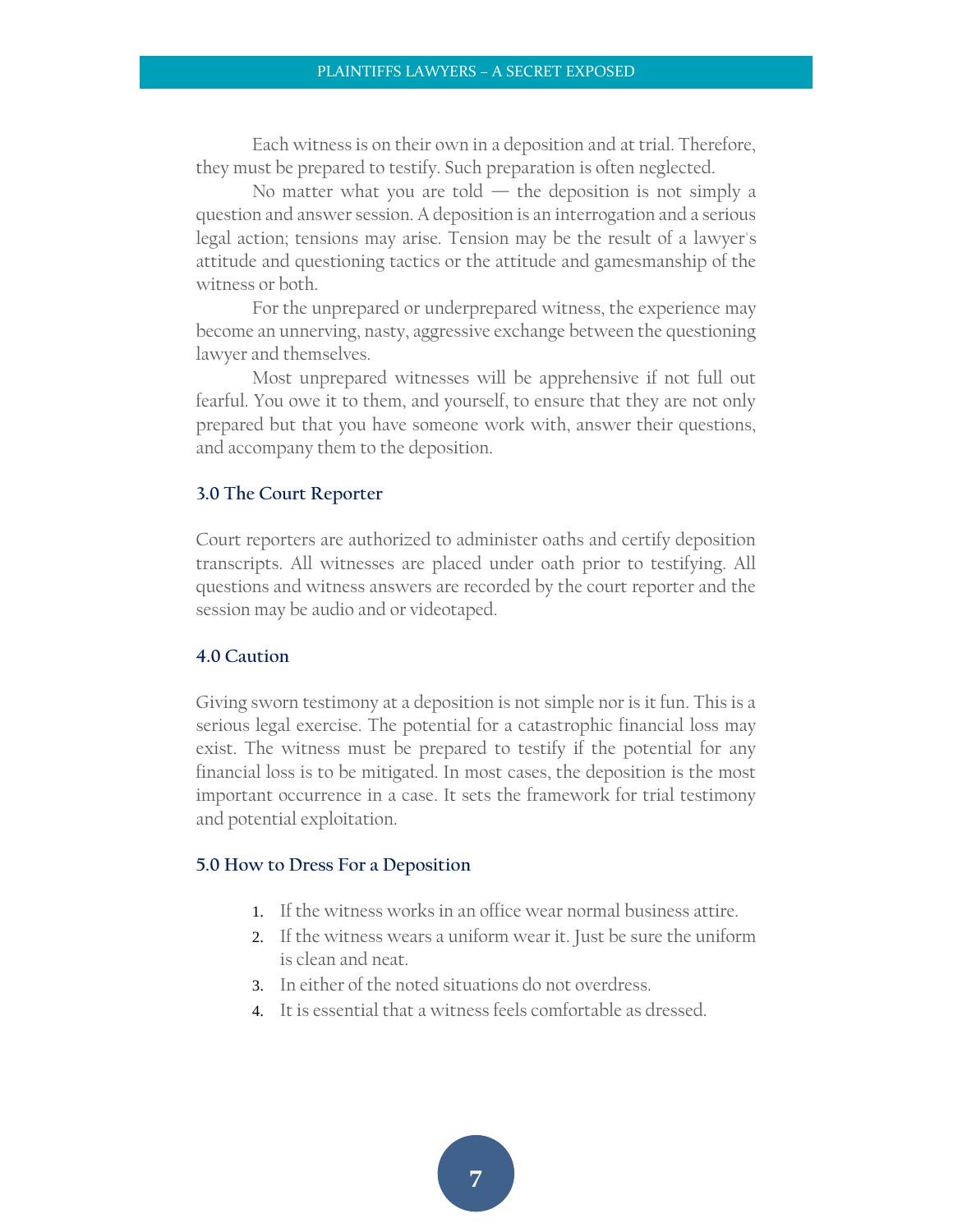#### **6.0 How to Act At a Deposition**

- 1. An appearance as a witness, at a deposition or a trial, is a serious matter and should be treated as such.
- 2. A witness must conduct themselves, at all times, in a manner that respects the process. Be polite, courteous, and respectful at all times in or out of a conference room, a courthouse, or a courtroom.
- 3. No smoking, gum chewing, joking, loud talking, and laughing in or out of a conference room, courthouse, or courtroom.
- 4. Confidently sit or stand erect when being deposed or at trial.
- 5. Don't discuss your testimony with anyone other than a defense attorney and or the company representative. Any discussion with either one or both of these parties should be out of earshot of others.

### **7.0 What a Witness Can Expect**

At a deposition, each witness is the center of attention. But, don't be surprised if the defense attorney does not introduce you to the people in attendance and explain why they are present. The plaintiff's attorney may do the introductions if the defense attorney neglects to do so, but don't expect it.

If not introduced you are at a distinct disadvantage. You won't know who the players are; the psychological advantage goes to the plaintiffs'. You will be vulnerable to exploitation.

If your witness just met your defense attorney in the hallway and he gave you his one-minute speech on how to comport yourself during the deposition you are further disadvantaged. Your witness is now a high-level risk that could do irreparable damage to the case.

Generally, the plaintiffs' attorney will take the lead and kick off the session and inform the witness of the following facts and then ask some common questions.

#### **8.0 Plaintiff's Lawyers Opening Statement**

- 1. Inform the witness that they are under oath.
- 2. That the court reporter will record every question and answer. Instruct you to clearly verbalize your answers and not use head nods for positive or negative answers.
- 3. You will be advised that you will have the opportunity to read the transcript of your testimony and make corrections. Be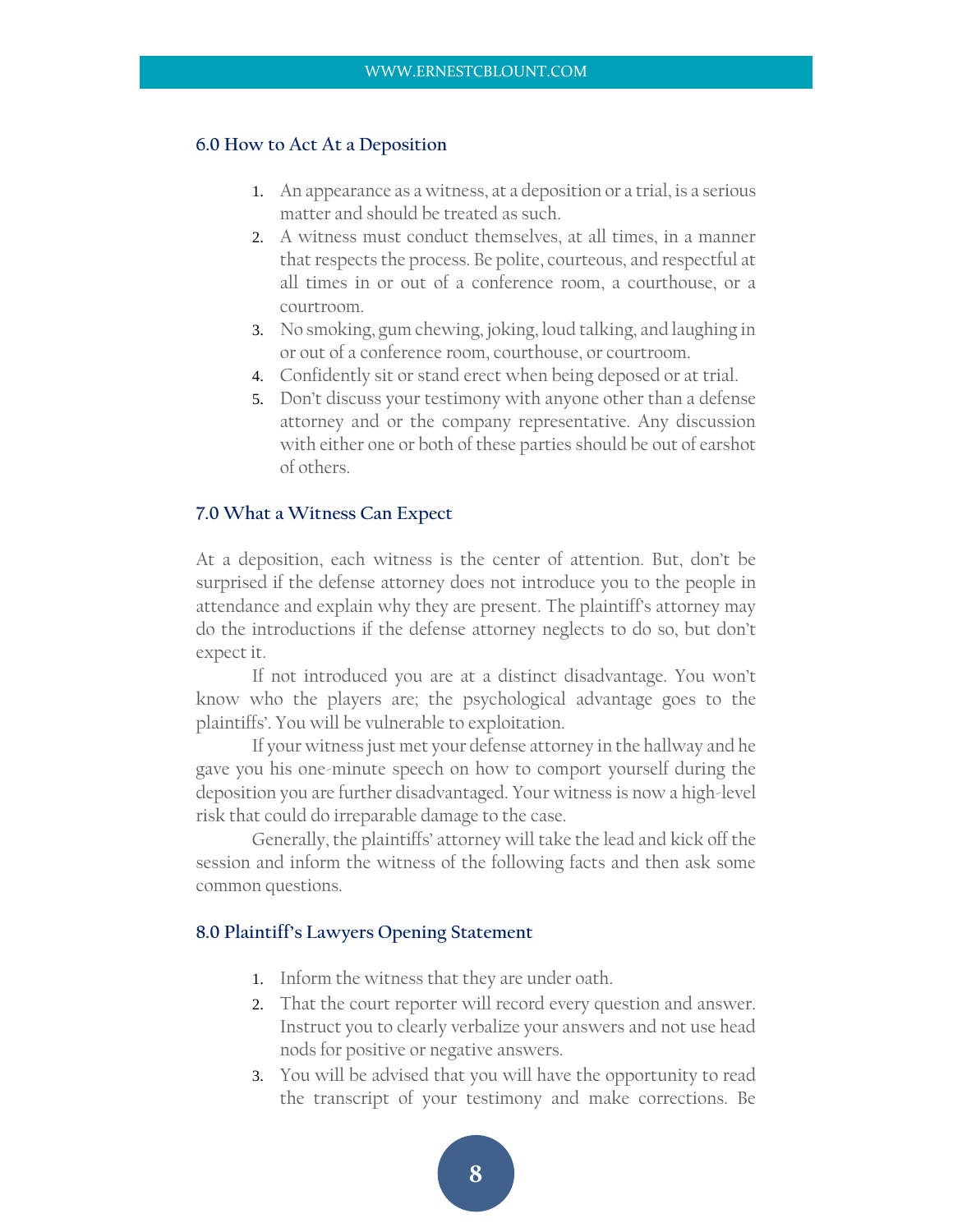careful with your answers. It's important to be as accurate as possible when you give an answer. You are not going to remember everything. But any changes you make to the transcript can be commented on by plaintiffs' attorney should the case to go to trial.

4. Depending on the jurisdiction, and rules related thereto, there could be additional information and direction provided.

# **8.1 Common questions**

#### **Examples:**

- 1. What is your full name, date of birth, social security number, current address, places you've lived, home and mobile phone numbers, email addresses, all social media accounts and passwords, and the domain names of all websites?
- 2. Any arrests, and or convictions for a felony or misdemeanor, the specific charges, dates, jurisdiction, and sentence?
- 3. Tell me all claims or lawsuits you've been a party too.
- 4. Did you prepare for this deposition, and if so how, where and by whom? What were your instructions?
- 5. Have you discussed this lawsuit with anyone other than your attorney? If so, who, when, where, and what was discussed?
- 6. Have you signed any statements or affidavits or given any recorded interviews related to this lawsuit? If yes, to whom, when and where.
- 7. Have you sent or received any emails related to this lawsuit? If so, identify the person who sent you an email or to whom you sent an email and identify the sender or recipient, what was discussed, date and details? Do you have copies of same?
- 8. Have you posted any information about this lawsuit on any social media sites? If so, names the sites Including descriptions, comments, yours or others, and photographs were taken by you or others.
- 9. Was another person present when you discussed this case with you attorney? If so, who, when, where and what was discussed?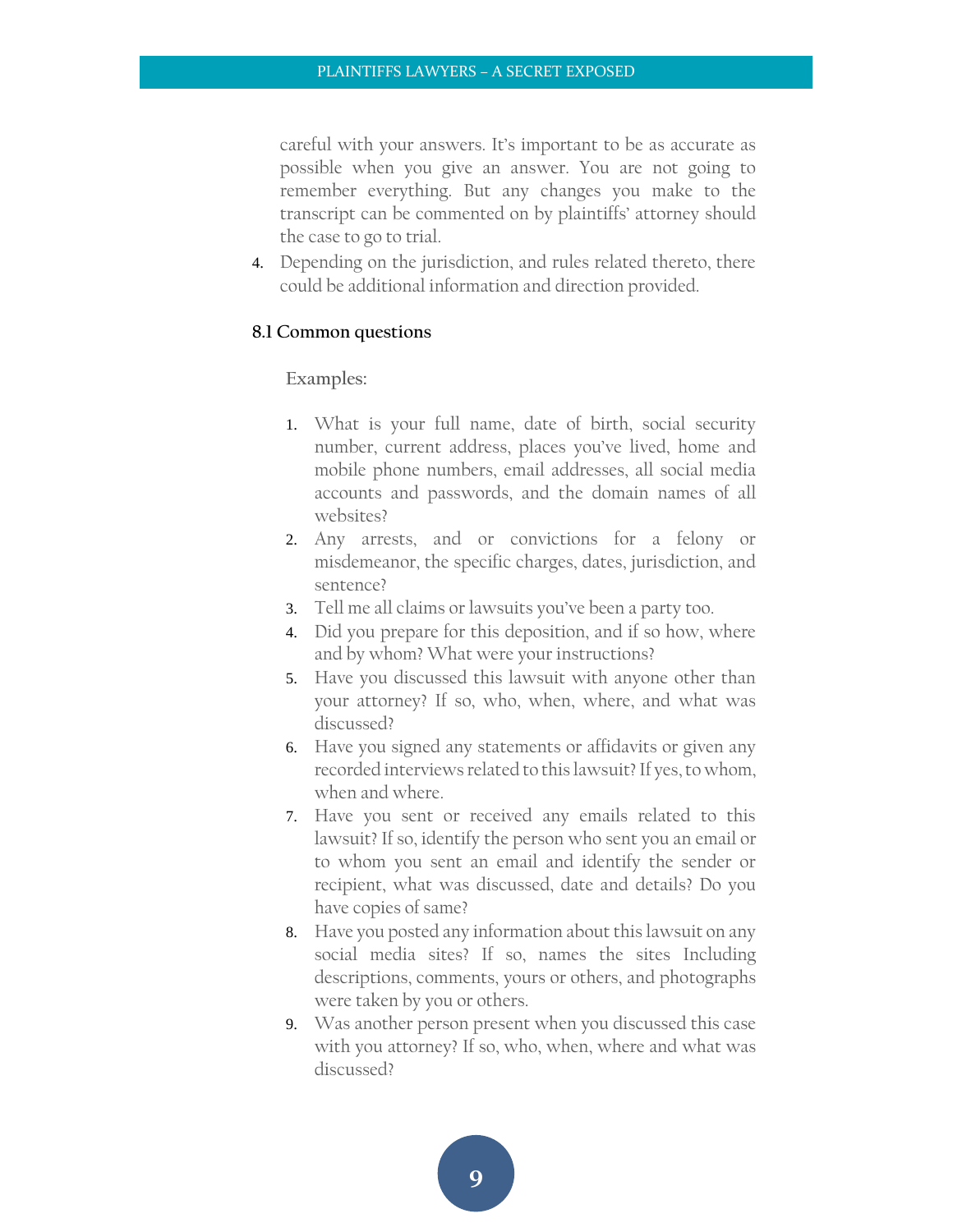10. Have you ever been deposed before or testified in a court proceeding? If so, was the subject civil or criminal? What was your status: plaintiff, the defendant, or witness? What was the nature of the case?

These questions are but a small sample of questions that could be asked. The type and depth of questions will be influenced by the nature of the case and witness answers.

# **9.0 Examples of Questioning Techniques**

**9.1 Open-end questions** stimulate longer answers and find more details:

- 1. These type questions usually start with words like what, why, how, tell me and describe.
- 2. These type questions are seeking knowledge.

# **Examples:**

- 1. Tell me what you were doing at the time of the accident.
- 2. Describe how you reacted in more detail.
- 3. Tell me what happened next.
- 4. Why did you…

# **9.2 Probing questions:** used to acquire greater detail:

- 1. Clarify an answer.
- 2. Getting information when a person is avoiding the answer to a question.

# **Examples:**

- 1. What exactly do you mean by…?
- 2. What exactly did the other driver do...?
- 3. What exactly did you do….?
- 4. Explain what you mean by that…?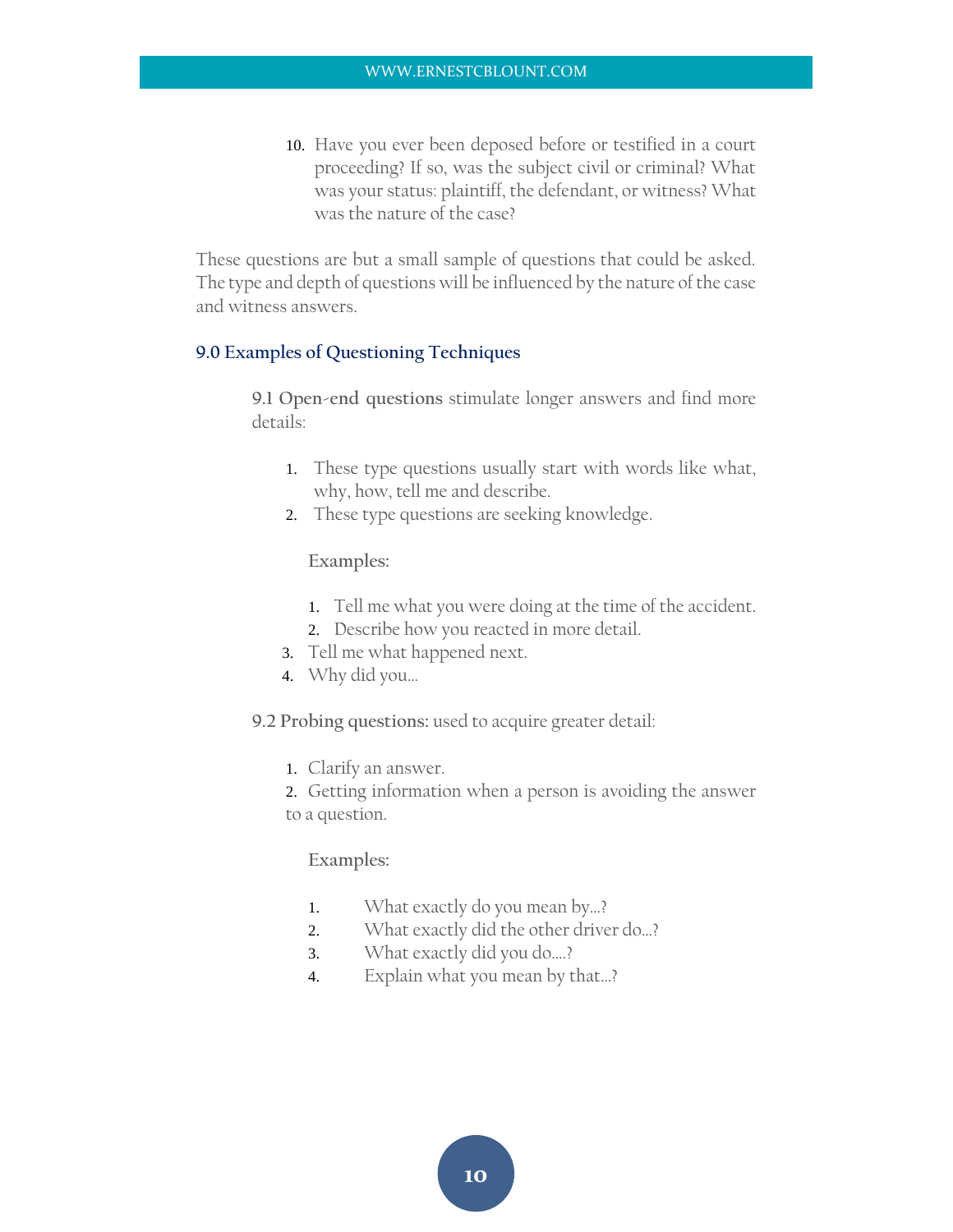**9.3 Leading questions** used to elicit a specific answer like "yes" or  $\mu$ "no".

# **Examples:**

- 1. Isn't it true…?
- 2. Isn't it a fact…?
- 3. Won't you admit…?
- 4. Won't you concede…?
- 5. Wouldn't you agree…?
- 6. You were driving at a speed that was too great for conditions right?
- 7. You were distracted when texting correct?
- 8. Isn't it true that you have not been truthful in answering my questions?

#### **10.0 Guidance on How to Answer Questions**

- 1. Come prepared knowing records and facts inside out.
- 2. Tell the truth.
- 3. Make no assumptions about anything.
- 4. Smile and look the questioning attorney in the eye when answering a question. Speak slowly, calmly and confidently.
- 5. Never joke in a deposition with anyone.
- 6. Never chat with a plaintiff's attorney before or after the deposition. He or she is not your friend.
- 7. If the defense attorney begins to speak stop speaking until he or she has completed their remarks. If he or she is making an objection he or she may instruct you not to answer a question.
- 8. Some lawyers play psychological games with a witness via their attitudes, types of questions, and tactics. Don't fall into any traps. Refresh your memory on questioning techniques and remain alert.
- 9. If asked, admit that you were prepared for the deposition.
- 10. Never let the plaintiffs' attorney get you angry.
- 11. Always maintain your composure. Never show anger or hostility it shows weakness. That weakness may be exploited in the course and scope of the deposition. Remain calm and courteous.
- 12. Don't let the plaintiffs' attorney put words in your mouth. Sometimes, if a number of questions are asked in quick succession, the plaintiffs' attorney may summarize your testimony and in the process include both facts that are correct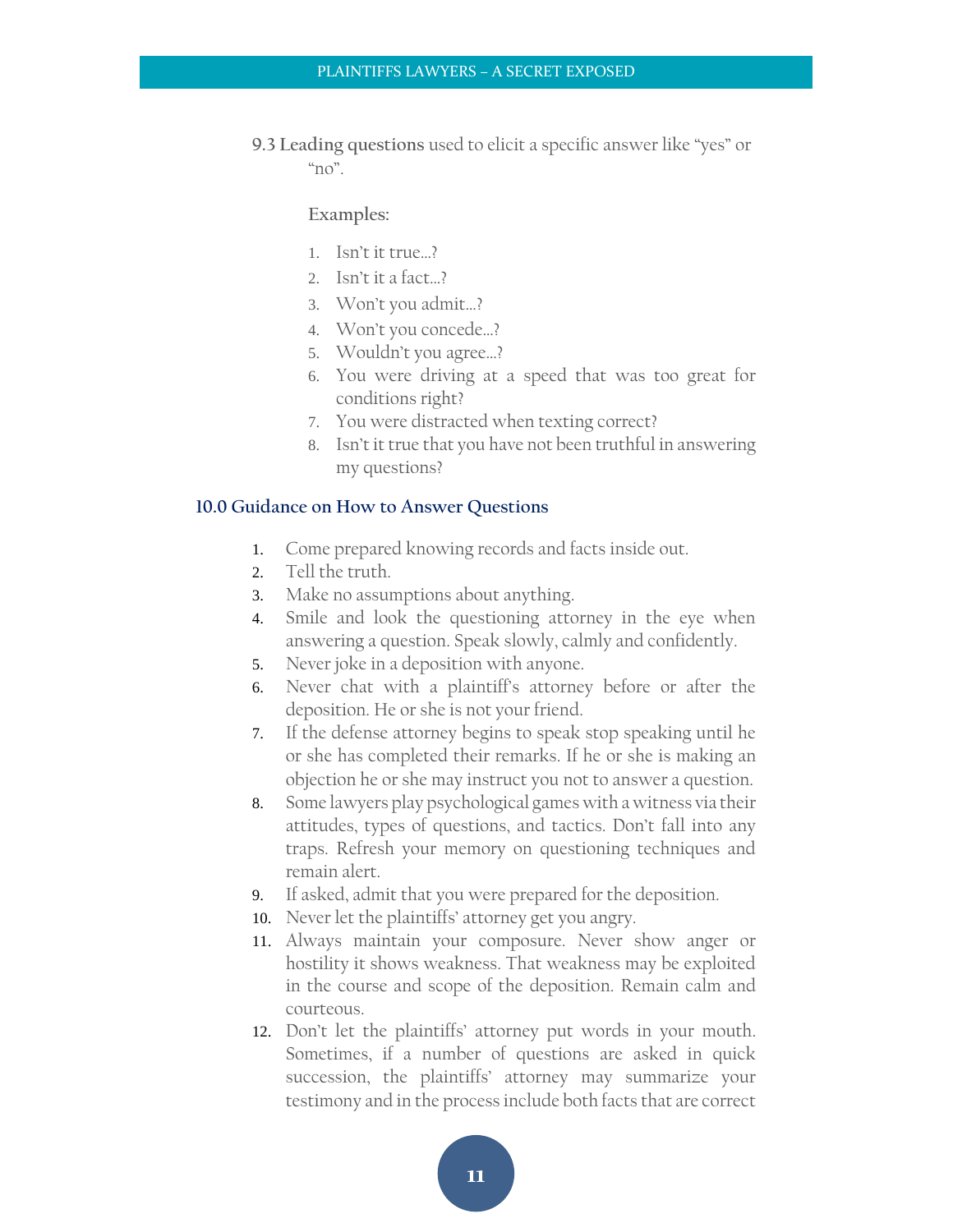and incorrect and ask if it is substantially correct. This is a trap. Don't fall for it. Don't agree and point out how you have been misquoted. Always listen carefully when the plaintiff's attorney is talking. The defense attorney may offer his own summary of your testimony.

- 13. Wait for the lawyer to complete his or her question. Do not interrupt or anticipate the question or its intent. Listen carefully to each question asked. Be sure you understand the question prior to answering. Take your time, answer the question, and stop talking. For example: if asked, "Do you know what time it is?" Don't answer "Yes, is it 2:30." The correct answer is "Yes". You weren't asked, "What time is it?"
- 14. The purpose is to truthfully answer a question but to say as little as possible in so doing. For example: if "yes" "no" or "I don't recall" will answer the question then that is your answer. Do not clarify, ad lib, quantify, qualify, or define.
- 15. If you don't know the answer to a question say so. Best to say "I cannot recall" vs "I don't know."
- 16. If you don't understand a question say that you don't and ask for a clarification.
- 17. Don't guess at what you think the meaning of a question is. Just answer the question if you know the answer.
- 18. Keep your answers as short as possible. Don't volunteer information.
- 19. Don't give an opinion unless the defense attorney instructs you to do so.
- 20. Don't answer compound questions. For example: "Where were you when the fire spread severely burning your neighbor and why were you not present?" This type question should trigger an objection from the defense attorney. If the attorney does not object the witness should ask that the question is broken into two parts and asked one at a time.
- 21. Don't speculate or guess on facts unless your attorney instructs you to do so. Simply state that you will not speculate or guess about facts.
- 22. Never answer a question about "Why" someone did or did not do something. Calls for speculation and your attorney should object and instruct you not to answer. Answer only if instructed to do so by your attorney.
- 23. Never answer questions about records of any type unless you have seen them.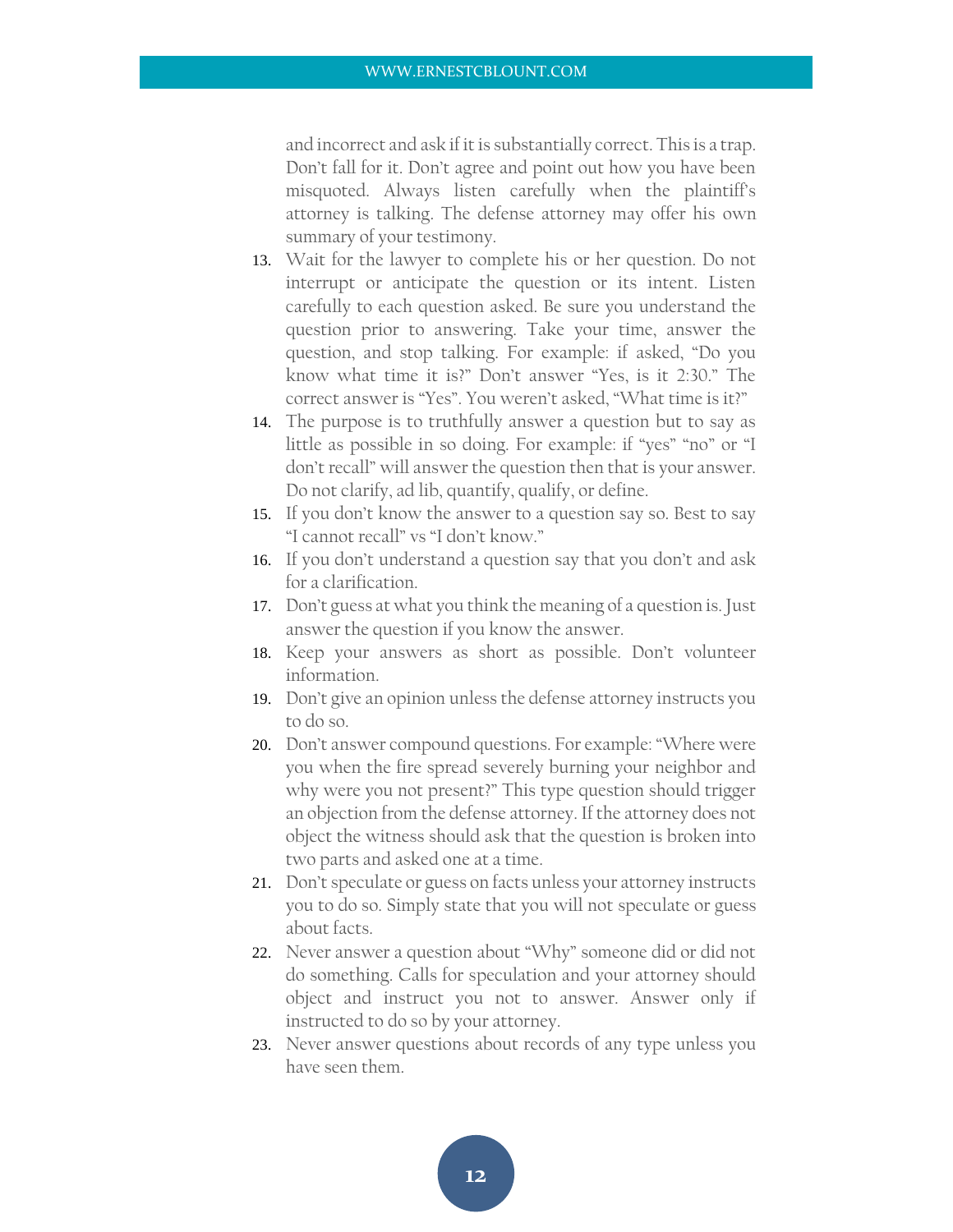- 24. If a question is confusing to you never ask the plaintiff's attorney to clarify by asking if he or she means "X" or "Y. You may provide information not thought of. Just ask for clarification if you don't understand. Don't assist the other side.
- 25. Do not answer statements. Only answer questions. Example: "Everyone in the shop knew that an accident like this one was going to happen". This is not a question it is a statement and is designed to get your emotional response. Don't take the bait. Do not nod your head in agreement with questions or statements and don't fill in the blanks if the attorney can't seem to find the words.
- 26. Never lie or obfuscate.
- 27. Never attempt to explain or justify an answer.
- 28. Never promise to get the information you do not have at hand unless instructed to do by the defense attorney.
- 29. If, during the course and scope of the deposition, you realize that you gave an incorrect answer to a previous question immediately interrupt the deposition and ask to correct the mistaken answer. It's ok to ask to have the record read back.
- 30. Ask for a break if you need one.

# **11.0 Summary**

This overview and witness instructions checklist is only a partial view of a witness's pre-deposition preparation. *How To Prepare for a Deposition—A Manual for Management* is a must-have resource for every executive. 43 unique checklists offer easy-to-use guidelines and a six-segment pre-deposition preparation orientation program is included.

# **Learn How To:**

- 1. Recognize defense attorney weaknesses in witness predeposition preparation, the cost, and risks.
- 2. Properly prepare a witness to testify.
- 3. Survive a deposition.
- 4. Prepare a backup plan if defense attorney deficiencies exist.
- 5. Mitigate witness fears and insecurities.
- 6. Develop witness self-confidence, organizational respect, and trust.
- 7. Mitigate the potential for a catastrophic financial loss.
- 8. And much, much, more…